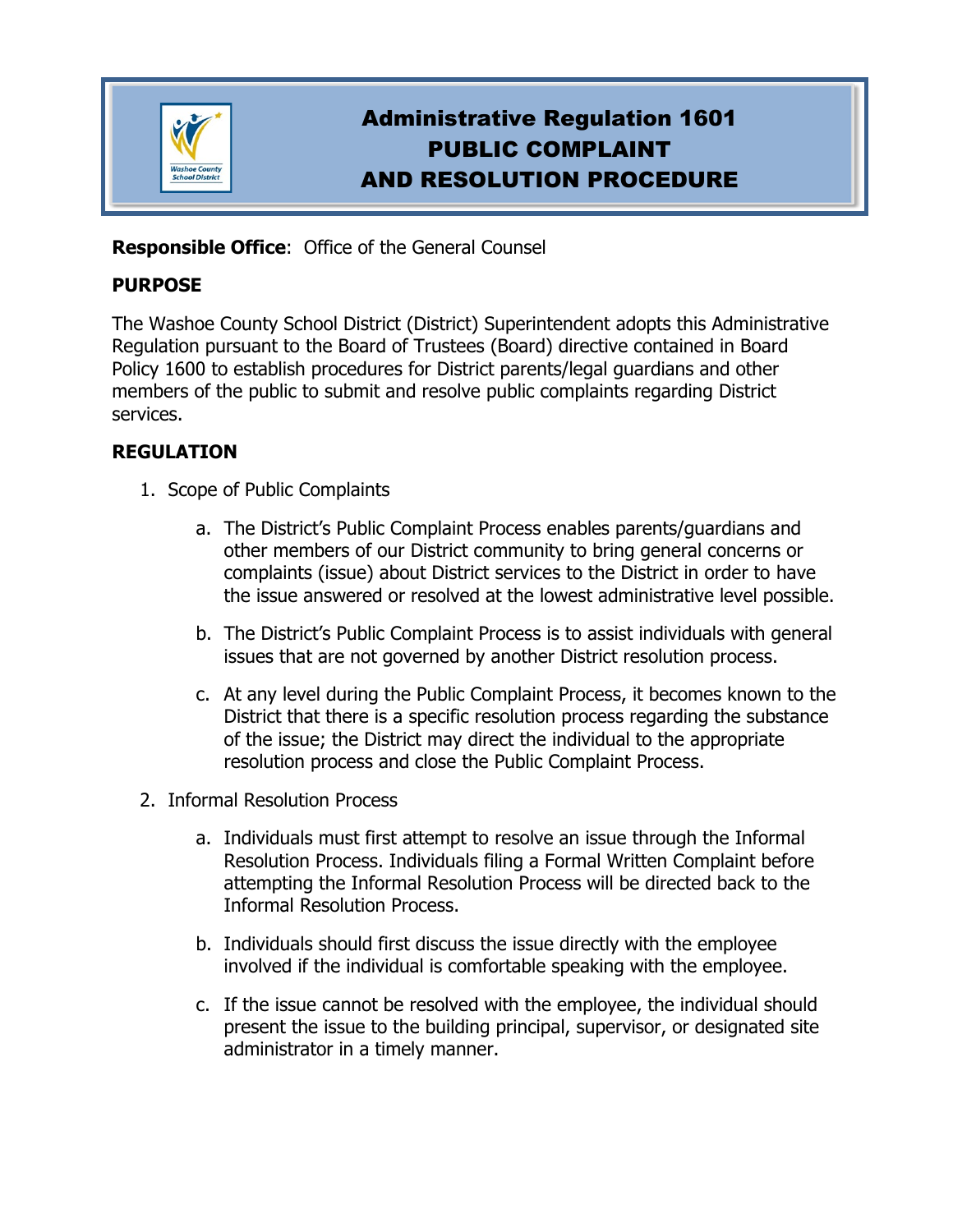- d. The informal complaint resolution process may occur via telephone call, written communication, or face-to-face conference.
- e. If an individual is unable to resolve an issue with a building principal, supervisor or designated site administrator, the individual may contact the Chief Ombudsman's Office for assistance with attempting to resolve the issue at the informal resolution level.
- f. If an individual's issue is not resolved through the steps above, the individual may file a Formal Written Complaint according to the process below.
- 3. Formal Resolution Process
	- a. The Formal Resolution Process commences upon District receipt of a written complaint on the designated Public Complaint Form.
		- i. Anyone needing assistance in completing the Public Complaint Form may contact the Chief Ombudsman's Office.
	- b. The written complaint must be filed within 30 calendar days from the date the Complainant first knew, or should have known, of the decision or action giving rise to the particular issues of the complaint or from the date the Informal Resolution Process ended.
	- c. A written complaint should be filed with the lowest level administrator who has the authority to remedy the alleged issue and was not involved in the Informal Resolution Process.
	- d. If the written complaint is not filed with the appropriate administrator, the receiving administrator must note the date and time the complaint form was received and immediately forward the complaint form to the appropriate administrator and notify the individual filing the written complaint of those actions.
		- i. In most circumstances, individuals should file written complaints with the applicable Area Superintendent at the Office of School Leadership. Area Superintendents shall not accept a formal written complaints unless the individual sought resolutions through the school principal, as appropriate.
	- e. Written Complaint Review and Investigation Process. Upon receiving a written complaint, the administrator shall investigate the matter as follows: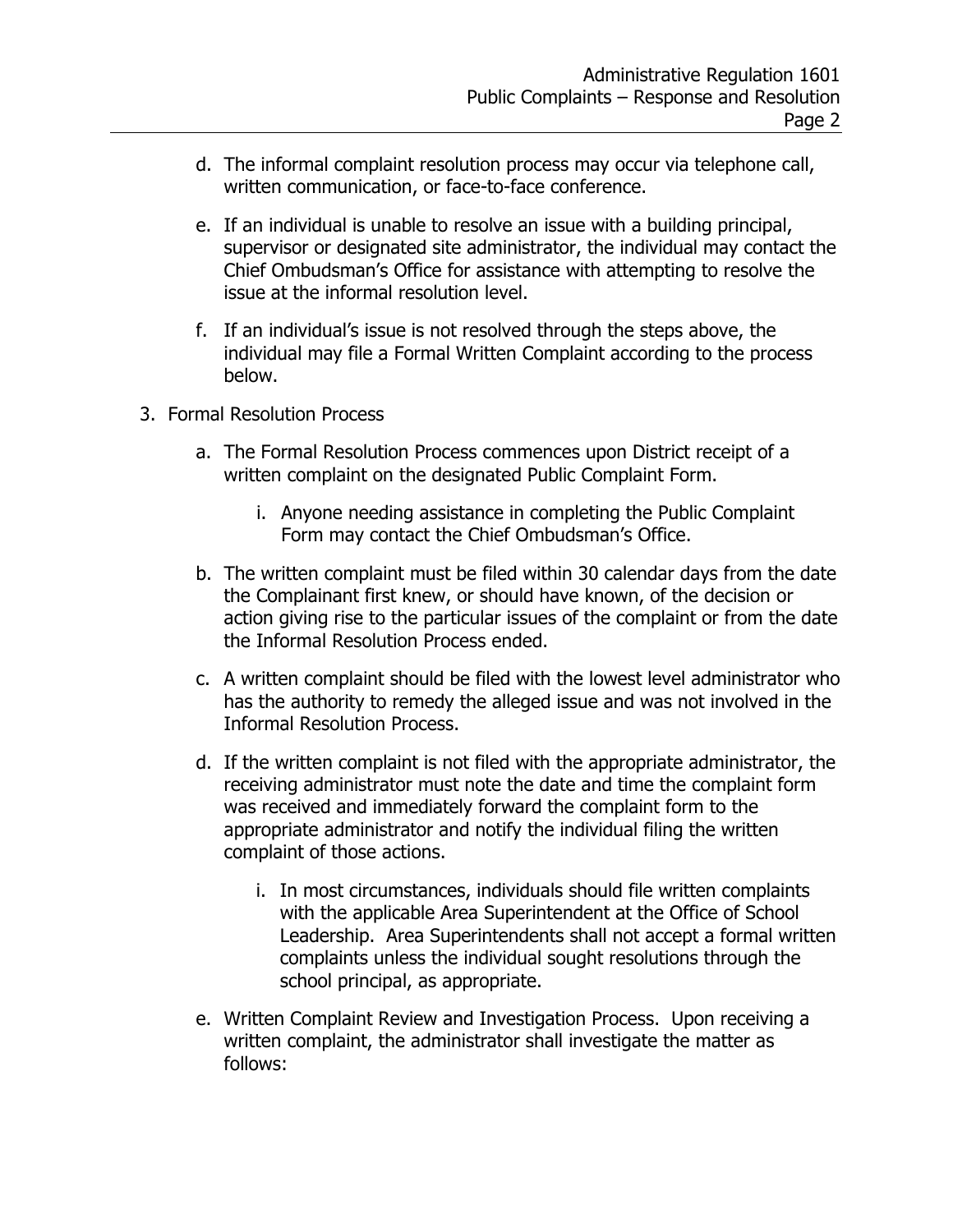- i. Within three days, notify the complainant in writing that the administrator received the written complaint.
- ii. Arrange a conference with the Complainant regarding the particulars of the written complaint within 20 days from receipt of the written complaint.
- iii. Question witnesses that may have personal knowledge or information regarding the particulars of the complaint, if any.
- iv. Provide the Complainant a written response/resolution within 20 days after receiving all information deemed necessary by the administrator.
- v. The administrator's written response/resolution must contain the following notice in closing: "In the event you are not satisfied with this response/resolution, you may file an appeal in accordance with District Administrative Regulation 1601 (4) Appeal."
- 4. Appeal
	- a. A complainant that is not satisfied with the administrator's written response/resolution at Informal Resolution Process may appeal that response/resolution by writing a request for an appeal to the Superintendent within 10 days from the day the complainant received the administrator's written response/resolution. The Superintendent or his/her designee will assign the matter to an Appeal Review Officer (ARO). The appeal **can only** be based on one or both of the following grounds:
		- i. Procedural error that significantly affected the outcome of the investigation (i.e., insufficient evidence to support findings, substantiated bias, material deviation from established procedures).
		- ii. To consider new evidence which was unknown or unavailable during the administrator's investigation and that could substantially impact the response/resolution. The appeal must include a summary of new evidence, why it was unavailable at the time of the investigation and its potential impact.
	- b. The ARO shall notify the appellant in writing that the ARO received the appeal within five (5) days of receipt.
	- c. Before considering the appeal, the ARO will determine whether the appeal is timely and raises one or more of the permissible grounds for appeal listed above.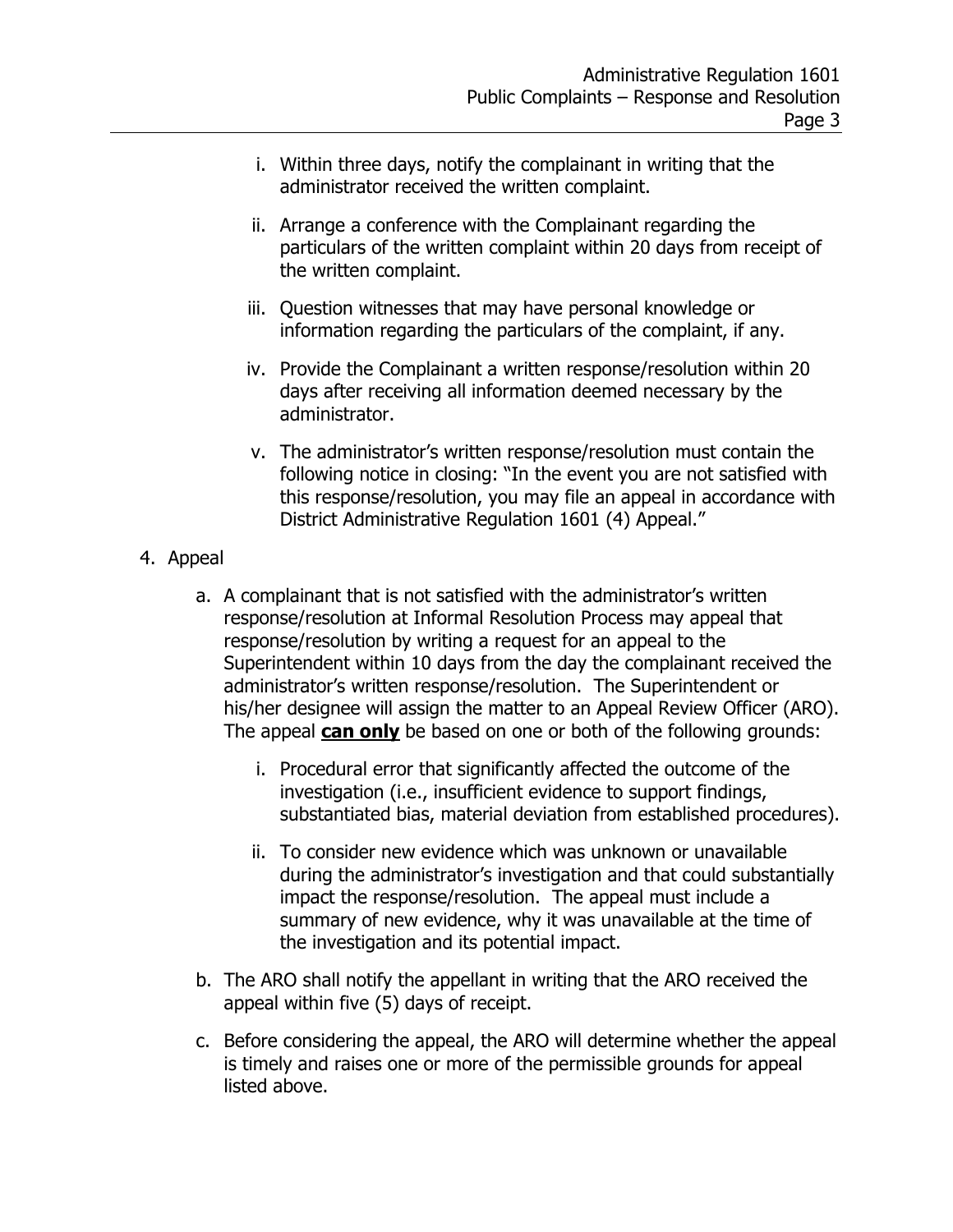- i. If the written appeal is not timely or does not raise one or more of the permissible grounds for appeal, the ARO will notify the appellant
- ii. in writing, within five (5) days that the appeal is denied and the basis for the denial. This notification will be provided with the notification of receipt, above.
- d. An appeal decision will be based on the following:
	- i. Unless there is a request to consider new evidence as grounds for an appeal, the ARO will limit the appeal review to the investigation record and process. The ARO has the discretion to schedule a conference with the appellant or others involved with the investigation as part of the file review.
	- ii. The ARO will decide whether to grant or deny the appeal based on the specific grounds for appeal.
	- iii. The ARO may also remand the matter back to the original investigator to consider new evidence.
- e. The ARO shall review the file and issue a written Appeal Decision to the appellant within fifteen (15) days from the ARO's notification of receipt in 4. b. above.
- f. The ARO shall provide copies of the written Appeal Decision to the administrators involved with the Informal Resolution Process.
- 5. Superintendent of Schools Resolution Process
	- a. Informal Resolution Process- Individuals with concerns regarding actions of Superintendent must first submit the concerns to the Superintendent in writing. The Superintendent has the discretion to determine whether the matter warrants a conference with the individual. After reviewing the individual's issues, the Superintendent will issue a written response/resolution to the individual as soon as practicable for the Superintendent.
	- b. Formal Resolution Process If an individual is not satisfied with the Superintendent's written response/resolution, the individual may file a written formal complaint with the President of the Board of Trustees (Board President) as follows:
		- i. The individual(s) submitting the written complaint must sign it. The written complaint must contain the following information: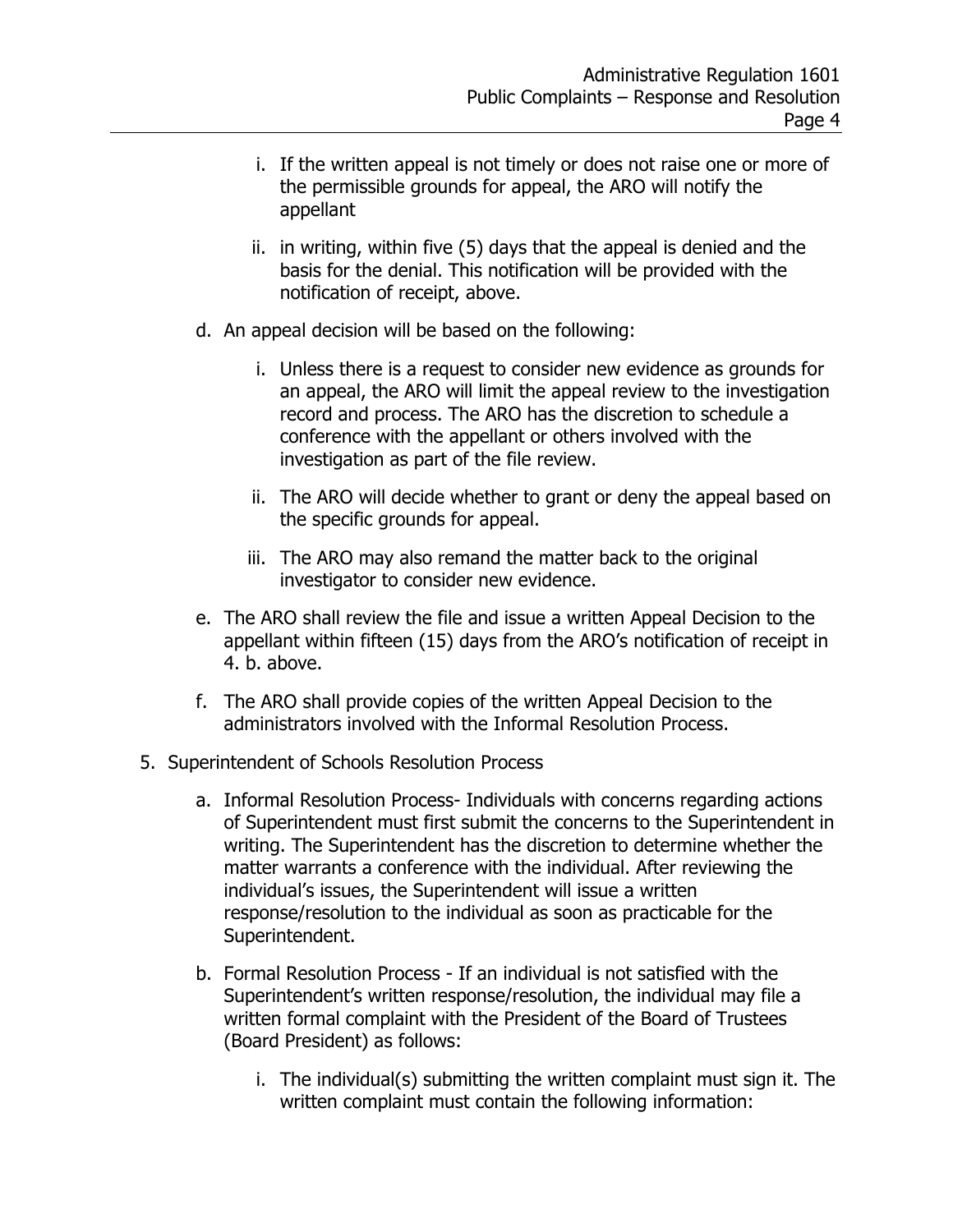- 1) Complainant(s) name(s), mailing address, email address and telephone number;
- 2) A description of the issue(s), including dates, times and what occurred;
- 3) Names of people involved;
- 4) Names of any witnesses;
- 5) A description of what actions you have taken to resolve the issue, if any; and
- 6) The requested resolution.
- ii. The Board President has the discretion to designate an investigator in order to discern the facts and circumstances of the matter.
- iii. The Board President shall review the facts and circumstances of the matter and issue a written response/resolution to the complainant as soon as practicable. A copy of the written response/resolution letter shall be provided to the Superintendent.
- 6. Additional Information
	- a. Confidentiality All complaints will be treated as confidential to the extent possible and in compliance with state and federal law. Any employee corrective actions that may be taken as a result of a Public Complaint are confidential and shall not be disclosed to the complainant.
	- b. Time Limits All time limits, as outlined in this administrative regulation, shall be strictly followed unless modified by mutual written consent between the District and a complainant.
	- c. The Superintendent/designee may investigate any matter brought to his/her attention at any level during the process.
	- d. Consolidating Complaints Complaints arising out of an event or a series of related events should be addressed as one complaint and at the lowest supervisory level possible.

#### **LEGAL REQUIREMENTS AND ASSOCIATED DOCUMENTS**

- 1. This Board Policy reflects the goals of the District's Strategic Plan and aligns/complies with the governing documents of the District, to include:
	- a. Board Policy 1600, Public Complaint and Resolution Procedure.